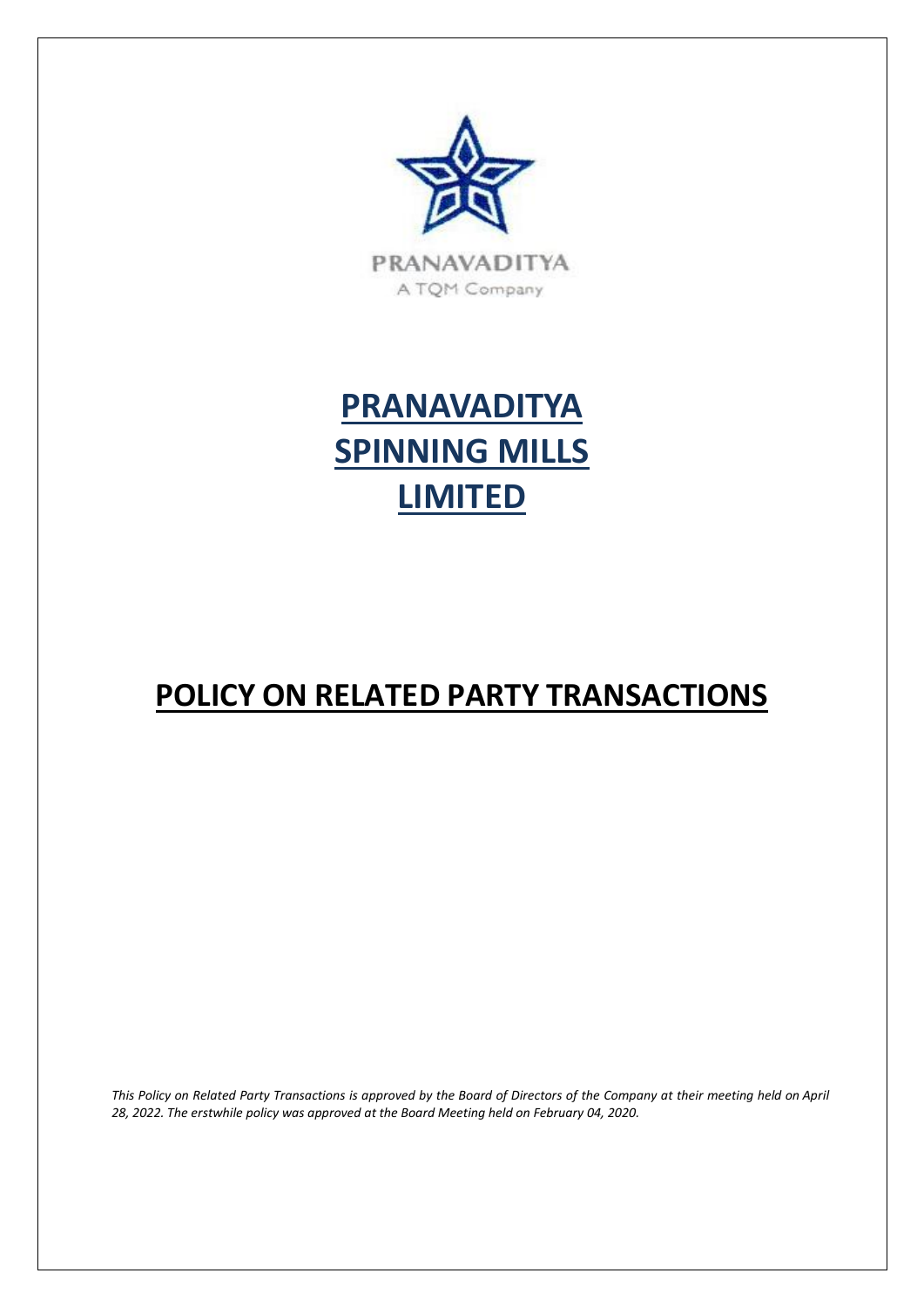

#### **PREFACE:**

The Board of Directors of the Company has framed policy on materiality and dealing with Related Party Transaction pursuant to the provisions of Companies Act, 2013 ("Act") including the rules made thereunder ("rules") and Securities and Exchange Board of India (Listing Obligations andDisclosure Requirements) Regulations, 2015 (hereinafter referred as "Listing Regulations"). The Policy is further revised to reflect the changes made in the Act, Rules and Listing Regulations from time to time.

#### **DEFINITIONS:**

**"Company"** means Pranavaditya Spinning Mills Limited.

**"Related Party"** shall have the same meaning as defined under the Companies Act, 2013 and the Listing Regulations.

**Related Party Transactions ("RPT")** shall be those specified under Section 188 (1) of the Companies Act, 2013 and as defined under Listing Regulations.

"**Arm's length transaction**" means a transaction between two Related Parties that is conducted as if they were unrelated, so that there is no conflict of interest.

**"Materiality":** The materiality of any RPT will be ascertained as per the thresholds prescribed in Annexure A of this Policy.

"**Subsequent Material Modifications**" means modifications in related party transactions as defined by the Audit Committee given below:

A modification in the terms & conditions of the Related Party Transaction already approved by the Audit Committee, shall be considered material if, the value of such modification is more than 50% of total value of a particular transaction approved by the Audit Committee and with such modification, the said transaction becomes material transaction as per Listing regulations. *(effective from 1st April, 2022)*

"**Net Worth"** means net worth as defined in sub-section (57) of section 2 of the Companies Act, 2013.

Words and expressions used in the Policy but not defined herein shall have the meaning ascribed to them in the Companies Act, 2013 and the Rules framed there under and the Listing Regulations, as amended from time to time.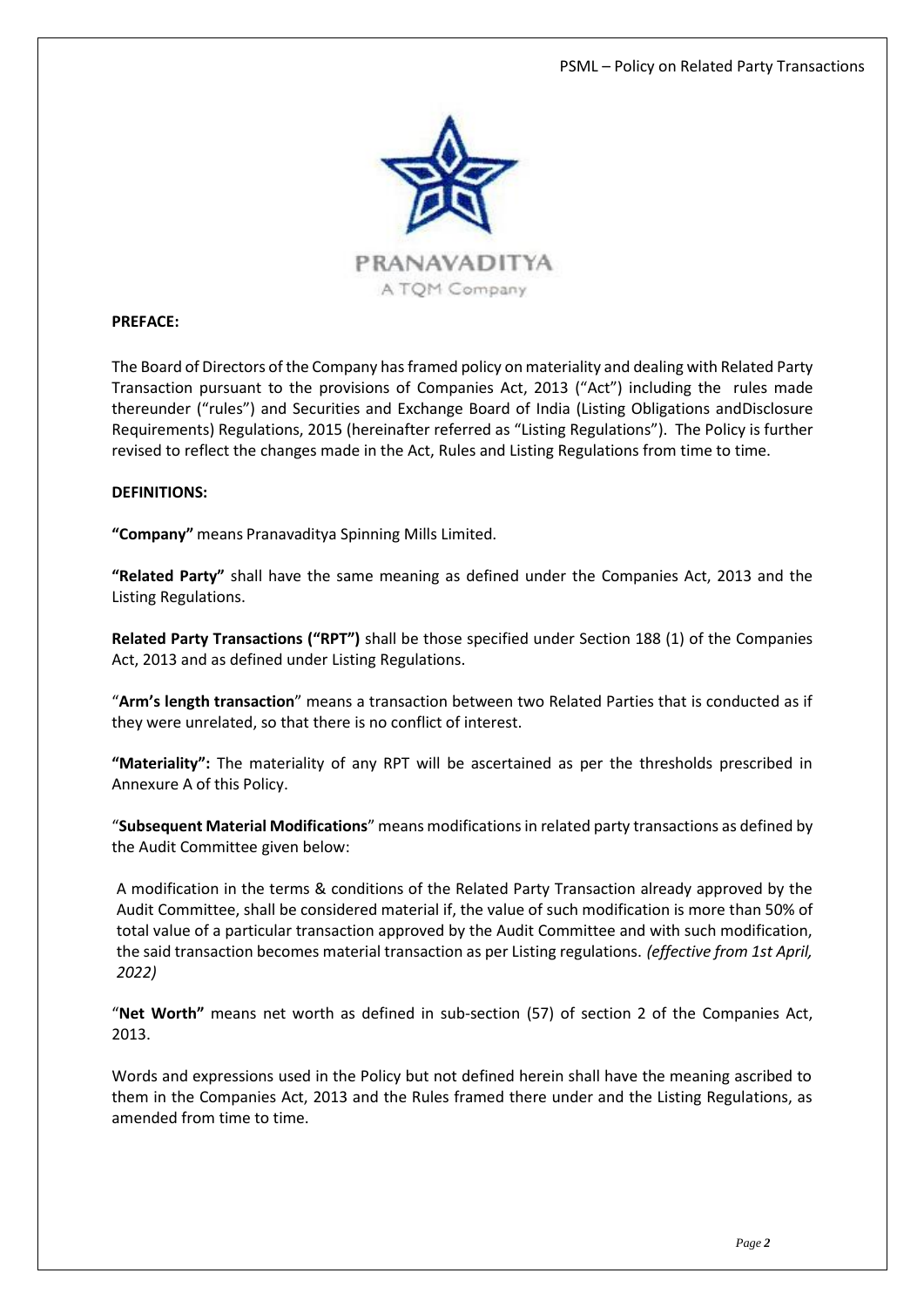#### **POLICY:**

# **Approval of Audit Committee**

- 1. Pursuant to provisions of Section 177 (4) of the Companies Act, 2013, approval of Audit Committee shall be obtained for related party transactions as specified in Section 188 of the Companies Act, 2013 and their subsequent modifications. Further, in accordance with Listing Regulations, prior approval of the Audit Committee shall be obtained for all Related Party Transactions of the Company and their subsequent material modifications\*. (\*effective from 1st April, 2022)
- 2. In accordance with Listing Regulations, with effect from  $1<sup>st</sup>$  April, 2022, a related party transaction to which the subsidiary of the Company is a party but the Company is not a party, shall require prior approval of the Audit Committee of the Company, if the value of such transaction whether entered into individually or taken together with previous transactions during a financial year exceeds ten per cent of the annual consolidated turnover, as per the last audited financialstatements of the Company.

Further, with effect from  $1<sup>st</sup>$  April, 2023, a related party transaction to which the subsidiary of the Company is a party but the listed entity is not a party, shall require prior approval of the Audit Committee of the Company if the value of such transaction whether entered into individually or taken together with previous transactions during a financial year, exceeds ten per cent of the annual standalone turnover, as per the last audited financial statements of the subsidiary;

- 3. \*Pursuant to the Listing Regulations, the term "Material Modifications" shall be defined by the Audit Committee of the Company. (\*effective from 1st April, 2022).
- 4. In accordance with Listing Regulations, w.e.f.  $1^{st}$  January, 2022, only those members of the Audit Committee, who are Independent Directors, shall approve related party transactions.
- 5. The Audit committee may grant omnibus approval for related party transactions proposed to be entered into by the Company subject to the following conditions, namely
	- a) the audit committee shall lay down the criteria for granting the omnibus approval in line with the policy on related party transactions of the listed entity and such approval shall be applicable in respect of transactions which are repetitive in nature;
	- b) the audit committee shall satisfy itself regarding the need for such omnibus approval and that such approval is in the interest of the listed entity;
	- c) the omnibus approval shall specify:

(i) the name(s) of the related party, nature of transaction, period of transaction, maximum amount of transactions that shall be entered into,

(ii) the indicative base price / current contracted price and the formula for variation in the price if any; and

(iii) such other conditions as the audit committee may deem fit:

Provided that where the need for related party transaction cannot be foreseen and aforesaid details are not available, audit committee may grant omnibus approval for such transactions subject to their value not exceeding rupees one crore per transaction.

- d) the audit committee shall review, at least on a quarterly basis, the details of related party transactions entered into by the listed entity pursuant to each of the omnibus approvals given.
- e) Such omnibus approvals shall be valid for a period not exceeding one year and shall require fresh approvals after the expiry of one year.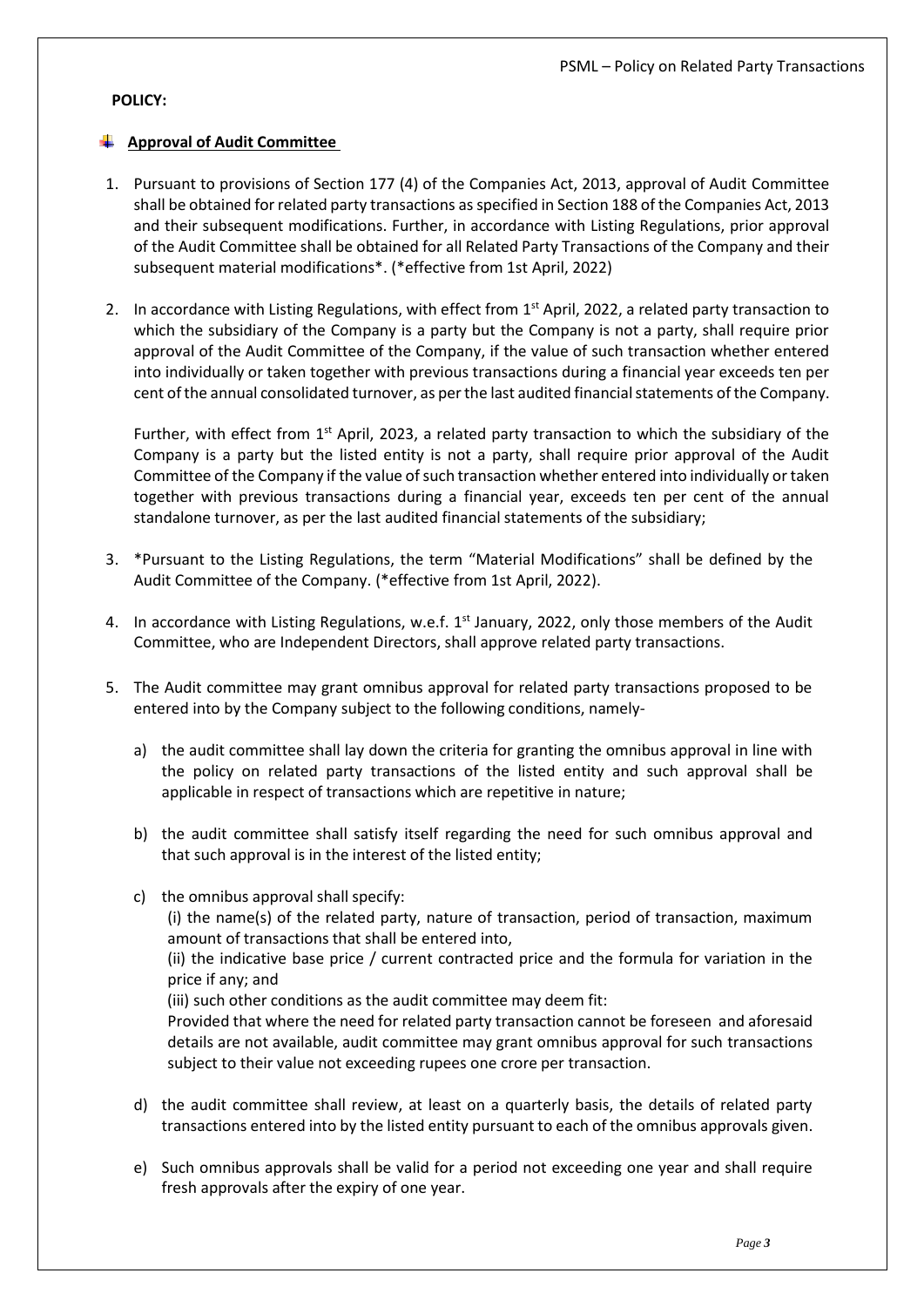- 6. Prior approval of the Audit Committee of the Company shall not be required for:
	- a. a related party transaction to which the listed subsidiary of the Company is a party but the Company is not a party, if regulation 23 and sub-regulation (2) of regulation 15 of Listing Regulations are applicable to such listed subsidiary. (Explanation: For related party transactions of unlisted subsidiaries of a listed subsidiary, the prior approval of the audit committee of the listed subsidiary shall suffice.) \* (\*effective from 1st April, 2022)
	- b. transactions entered into between the Company and its wholly owned subsidiary whose accounts are consolidated with the Company and placed before the shareholders of the Company at the general meeting for approval.
	- c. \*transactions entered into between two wholly-owned subsidiaries of the Company, whose accounts are consolidated with the Company and placed before the shareholders of the Company at the general meeting for approval. (\*effective from 1st April, 2022)
- 7. The Audit Committee shall review, on a quarterly basis, the details of related party transactions entered into by the Company pursuant to each of the omnibus approval given. Further, the Audit Committee shall out the review of statements of RPT as mentioned in Listing Regulations and Companies Act, 2013. Further, the said transactions shall be noted by the Board.
- 8. Notice of any potential Related Party Transaction shall be given in advance to the Company Secretary so that the Company Secretary has adequate time to place the matter for approval of the Audit Committee.

#### **Approval of Board of Directors of the Company**

i. Pursuant to the provisions of Section 188 of the Companies Act, 2013 and the Companies (Meeting of Board and its Powers) Rules, 2014, approval of the Board of Directors of the Company shall be obtained in a meeting for the related party transactions as specified in Section 188(1) of the Companies Act, 2013 as amended from time to time.

Provided that the approval of the Board of Directors is not required:

- a) to any transactions entered into by the company in its ordinary course of business and transactions are on an arm's length basis
- b) transactions between the Company and wholly owned subsidiary of the Company whose accounts are consolidated with the Company and placed before the shareholders of the Company at the general meeting for approval
- ii. The Board shall take note of the Related Party Transaction reviewed by the Audit Committee and wherever required, the Board shall also grant its approval to Related Party Transaction.
- iii. Where any contract or arrangement is entered into by a director or any other employee, without obtaining the consent of the Board or approval by a 3[resolution] in the general meeting under sub-section (1) and if it is not ratified by the Board or, as the case may be, by the shareholders at a meeting within three months from the date on which such contract or arrangement was entered into, such contract or arrangement 9[shall be voidable at the option of the Board or, as the case may be, of the shareholders] and if the contract or arrangement is with a related party to any director, or is authorised by any other director, the Directors concerned shall indemnify the company against any loss incurred by it.

#### **Approval of the Shareholders of the Company**

**As per Listing Regulations**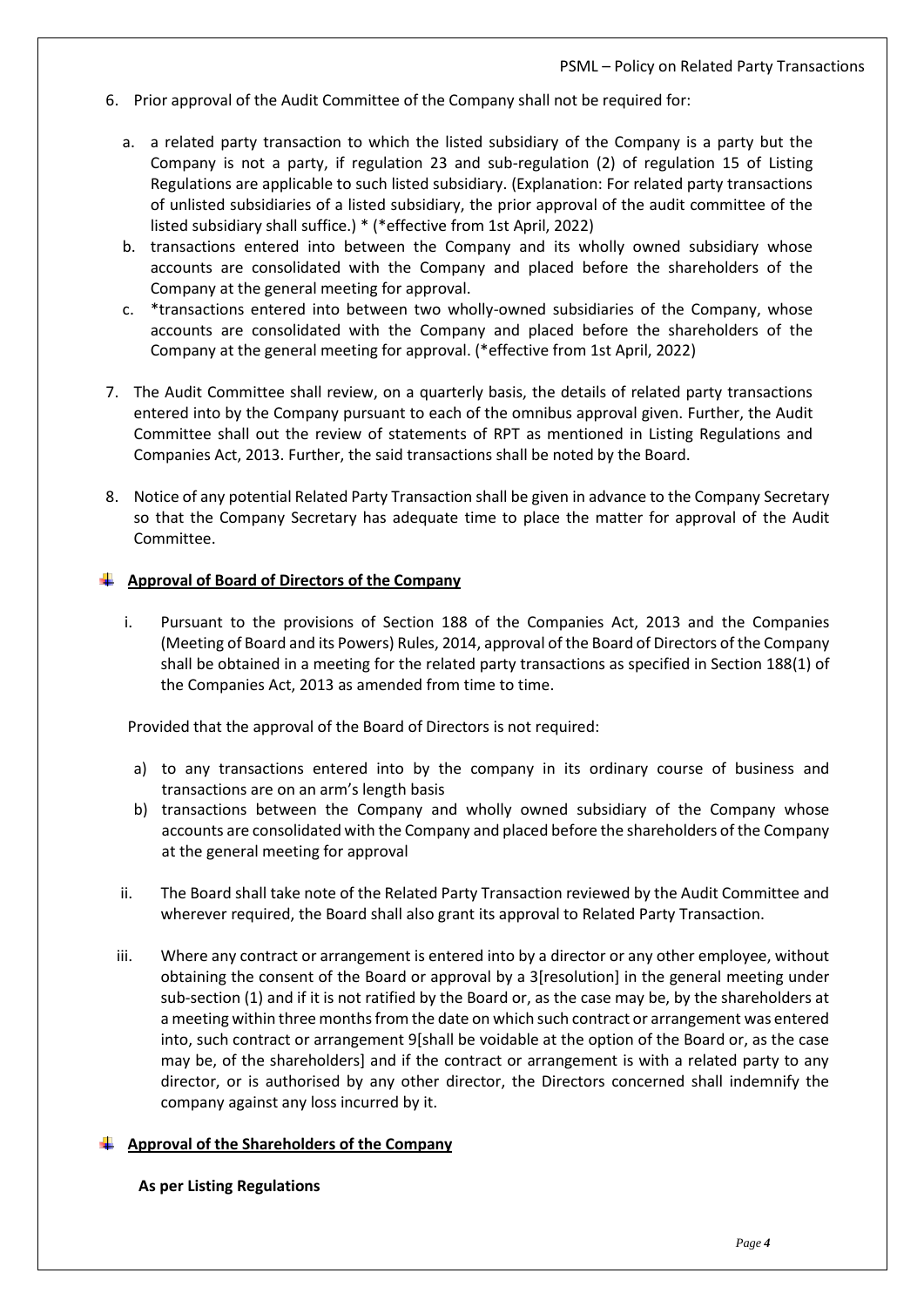- i. Approval of the Shareholders of the Company shall be obtained in respect of following Related Party Transactions. W.e.f 1<sup>st</sup> April, 2022, the approval of shareholders shall be obtained prior to the entering of RPT:
- a) Where transactions to be entered into individually or taken together with previous transactions during the financial year with related party exceeds ten percent of the annual consolidated turnover of the Company as per the last audited financial statements of the Company.
- b) With effect from 1<sup>st</sup> April, 2022, where transactions into individually or taken together with previous transactions during a financial year with related party, exceeds rupees one thousand crore or ten per cent of the annual consolidated turnover of the Company as per the last audited financial statements of the Company, whichever is lower.
- c) All subsequent material modifications as defined by the Audit Committee.
- d) Where transaction involving payments made to a related party with respect to brand usage or royalty entered into individually or taken together with previous transactions during a financial year, exceed five  $\theta$  percent of the annual consolidated turnover of the Company as per the last audited financial statements of the Company. @*effective from June 27, 2019.*
- ii. Approval of the shareholders of the Company shall not be required for:
	- a. transactions entered into between the Company and its wholly owned subsidiary whose accounts are consolidated with the Company and placed before the shareholders of the Company at the general meeting for approval.
	- b. transactions entered into between two wholly-owned subsidiaries of the Company, whose accounts are consolidated with the Company and placed before the shareholders of the Company at the general meeting for approval.
	- c. related party transaction to which the listed subsidiary of the Company is a party but the Company is not a party, if regulation 23 and sub-regulation (2) of regulation 15 of Listing Regulations are applicable to such listed subsidiary. (Explanation: For related party transactions of unlisted subsidiaries of the Company, the prior approval of the shareholders of the listed subsidiary shall suffice.)

# **As per Companies Act, 2013**

Prior approval of shareholders shall be required where related party transactions as specified in Section 188 of the Companies Act, 2013 are not in the ordinary course of business and not on arms' length basis and the value of such transactions exceeds the threshold limits specified in the Section 188 of Companies Act, 2013 & Rules thereunder. **(Clear Threshold limits specified in Annexure A)**.

# **Voting on Related Party Transactions:**

# **Voting on Related Party Transaction placed before the Audit Committee**

In accordance with Listing Regulations, w.e.f. 1<sup>st</sup> January, 2022, only those members of the Audit Committee, who are Independent Directors, shall approve related party transactions.

# **Voting on Related Party Transaction placed before the Board**

Any Director interested in Related Party Transaction placed before the Board shall not participate in the discussion and abstained from voting**.**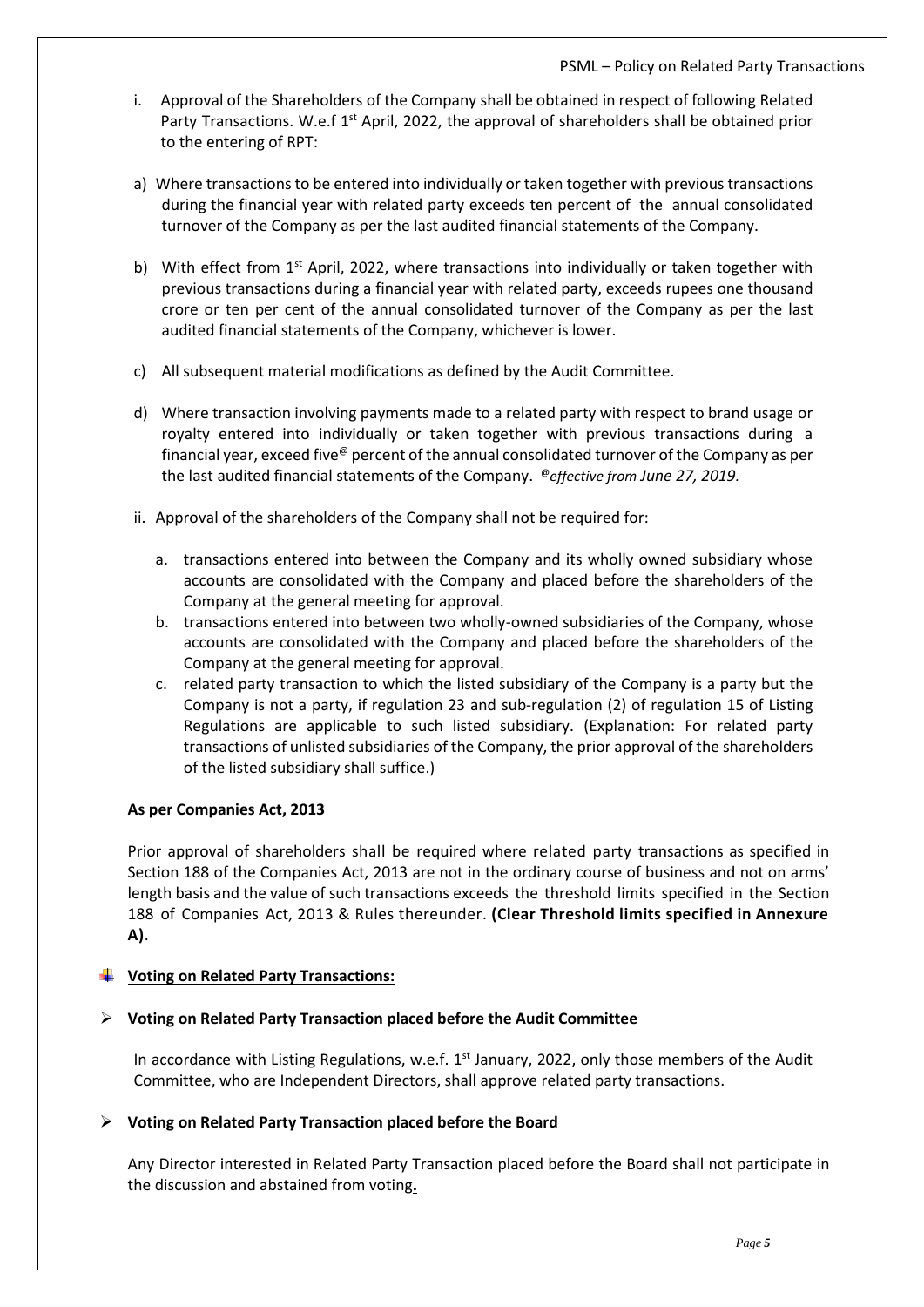# **Voting on Related Party Transaction place before Shareholders**

#### **As per Listing Regulations**

All entities falling under the definition of related parties shall not vote to approve the relevant transaction, irrespective of whether the entity is a party to the particular transaction or not.

#### **As per Companies Act, 2013**

No member of the company shall vote on such resolution, to approve any contract or arrangement, which may be entered into by the company, if such member is a related party.

# **Information to be placed before the Audit Committee, Board and Shareholders for obtaining their approvals**

The Company shall place the information as specified in Companies Act, 2013, Listing Regulations and relevant circulars issued by Securities and Exchange Board of India (SEBI), from time to time in this regard before the Audit Committee, Board and Shareholders of the Company while obtaining their respective approvals.

# **Related Party Transactions that shall not require approvals**

Following Related Party Transactions shall not require any separate approval under this Policy:

- a. Any transaction pertaining to appointment and remuneration of Directors and KMPs that require approval of the Nomination and Remuneration Committee of the Company and the Board;
- b. Transactions that have been approved by the Board under the specific provisions of the Companies Act, 2013 e.g. inter-corporate deposits, borrowings, investments etc. with or in wholly owned subsidiaries or other Related Parties;
- c. The issue of specified securities on a preferential basis, subject to compliance of the requirements under the Securities and Exchange Board of India (Issue of Capital and Disclosure Requirements) Regulations, 2018;
- d. the following corporate actions by the listed entity which are uniformly applicable/offered to all shareholders in proportion to their shareholding:
	- i. payment of dividend;
	- ii. subdivision or consolidation of securities;
	- iii. issuance of securities by way of a rights issue or a bonus issue; and
	- iv. buy-back of securities
- e. Transactions involving corporate restructuring, such as capital reduction, merger, demerger, hive-off etc. which are approved by the Board and carried out in accordance with the specific provisions of the Companies Act, 2013 or the Listing Regulations, 2015;
- f. Contribution towards Corporate Social Responsibility (CSR) within the overall limits approved bythe Board that require approval of the CSR Committee.

# **Amendments**

The Board may amend or modify this Policy in whole or in part, from time to time.

In case of any conflict between the provisions of this Policy and of Statutory Provisions, Statutory Provisions shall prevail over this Policy. Any subsequent amendment/ modification in the Statutory Provisions shall automatically apply to this Policy and the Company Secretary of the Company is authorized to make necessary changes in accordance with the change in statutory provisions applicable to the Company.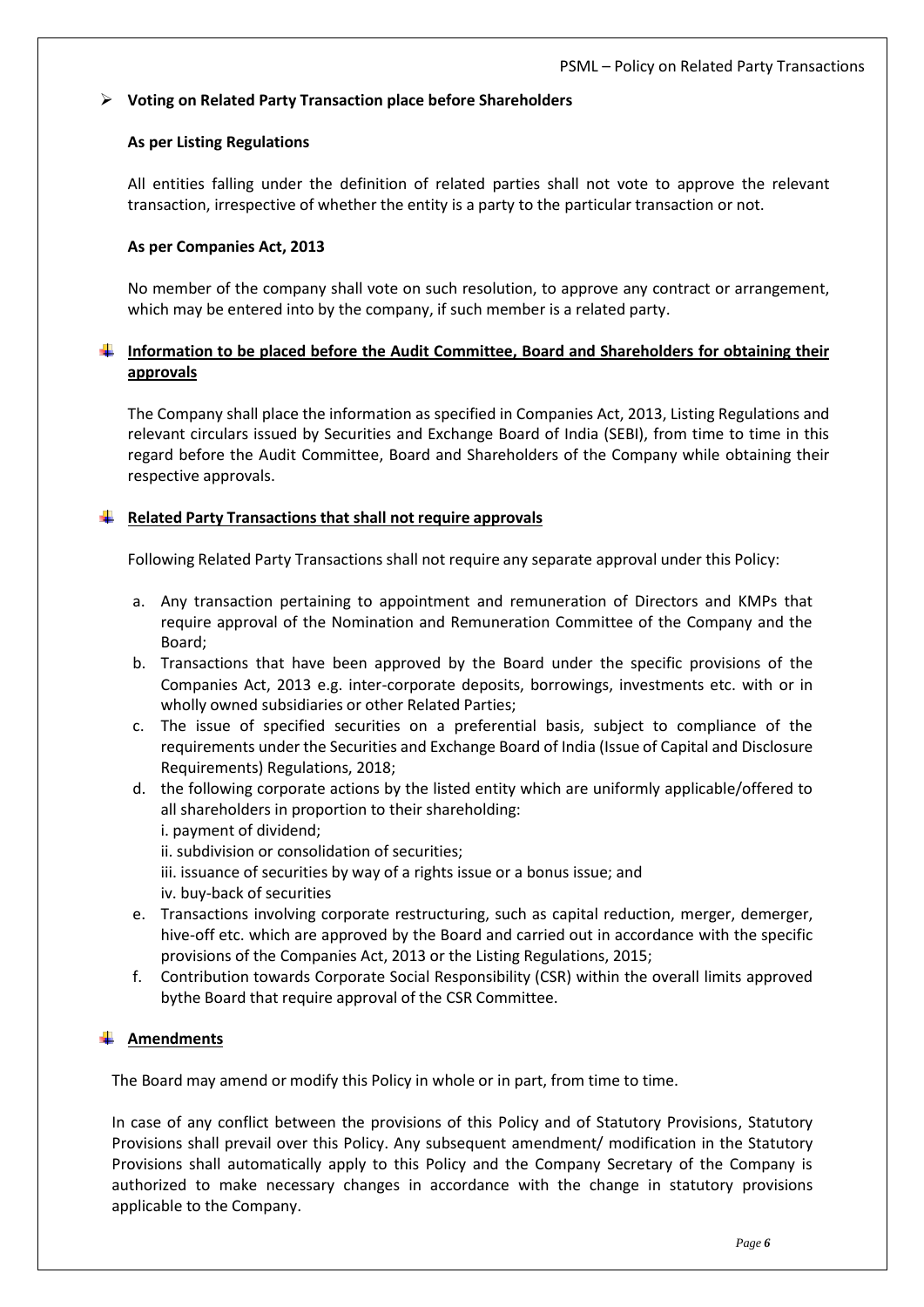### **ANNEXURE A**

### **THRESHOLD LIMITS FOR DETERMINING MATERIAL RELATED PARTY TRANSACTIONS**

| <b>Nature of Transactions</b>                                                                                                                                                                                                                                                                                                                                                                                                                                                                                                                                                                                                                                                                                                                                                                                                                                                                                                                                    | Materiality threshold as per<br><b>Companies Act, 2013</b> | Materiality threshold as per<br><b>Listing Regulations</b>                                                                                                        |
|------------------------------------------------------------------------------------------------------------------------------------------------------------------------------------------------------------------------------------------------------------------------------------------------------------------------------------------------------------------------------------------------------------------------------------------------------------------------------------------------------------------------------------------------------------------------------------------------------------------------------------------------------------------------------------------------------------------------------------------------------------------------------------------------------------------------------------------------------------------------------------------------------------------------------------------------------------------|------------------------------------------------------------|-------------------------------------------------------------------------------------------------------------------------------------------------------------------|
| Sale, purchase or supply of any<br>goods or materials directly or<br>through appointment of agent <sup>#</sup>                                                                                                                                                                                                                                                                                                                                                                                                                                                                                                                                                                                                                                                                                                                                                                                                                                                   | Amounting to 10% or more of<br>Turnover**                  |                                                                                                                                                                   |
| Buying, selling or otherwise<br>disposing of property of any<br>directly or<br>through<br>kind<br>appointment of agent <sup>#</sup>                                                                                                                                                                                                                                                                                                                                                                                                                                                                                                                                                                                                                                                                                                                                                                                                                              | Amounting to 10% or more of<br>Net worth**                 |                                                                                                                                                                   |
| Leasing of property of any kind#                                                                                                                                                                                                                                                                                                                                                                                                                                                                                                                                                                                                                                                                                                                                                                                                                                                                                                                                 | Amounting to 10% or more of<br>the Turnover**              |                                                                                                                                                                   |
| Availing or rendering of any<br>services directly or through<br>appointment of agent <sup>#</sup>                                                                                                                                                                                                                                                                                                                                                                                                                                                                                                                                                                                                                                                                                                                                                                                                                                                                | Amounting to 10% or more of<br>the Turnover**              | @@<br>Transaction(s) to be entered<br>individually<br>taken<br>into<br>or                                                                                         |
| Appointment of related party<br>to any office or place of profit<br>in the company, its subsidiary<br>company or associate company                                                                                                                                                                                                                                                                                                                                                                                                                                                                                                                                                                                                                                                                                                                                                                                                                               | Monthly<br>remuneration<br>exceeding Rs. 250,000           | together<br>with<br>previous<br>transactions during a financial<br>year, exceeds<br>rupees<br>one<br>thousand crore or ten per cent<br>of the annual consolidated |
| Underwriting the subscription<br>securities<br>of<br>in<br>any<br>or<br>thereof<br>of<br>derivatives<br>the<br>Company                                                                                                                                                                                                                                                                                                                                                                                                                                                                                                                                                                                                                                                                                                                                                                                                                                           | Exceeding 1% of net worth                                  | turnover of the listed entity as<br>per the last audited financial<br>statements of the listed entity,<br>whichever is lower."                                    |
| @@@<br>Transfer of resources, services<br>or obligations between:<br>(i) a listed entity or any of its<br>subsidiaries on one hand and a<br>related party of the listed entity<br>or any of its subsidiaries on the<br>other hand; or<br>(ii) a listed entity or any of its<br>subsidiaries on one hand, and<br>any other person or entity on<br>the other hand, the purpose and<br>effect of which is to benefit a<br>related party of the listed entity<br>or any of its subsidiaries, with<br>effect from April 1, 2023;<br>regardless of whether a price is<br>charged and a "transaction"<br>with a related party shall be<br>construed to include a single<br>transaction or a group<br>of<br>transactions in a contract<br>transfer of resources, services or<br>obligations between:<br>(i) a listed entity or any of its<br>subsidiaries on one hand and a<br>related party of the listed entity<br>or any of its subsidiaries on the<br>other hand; or | Not Applicable                                             |                                                                                                                                                                   |